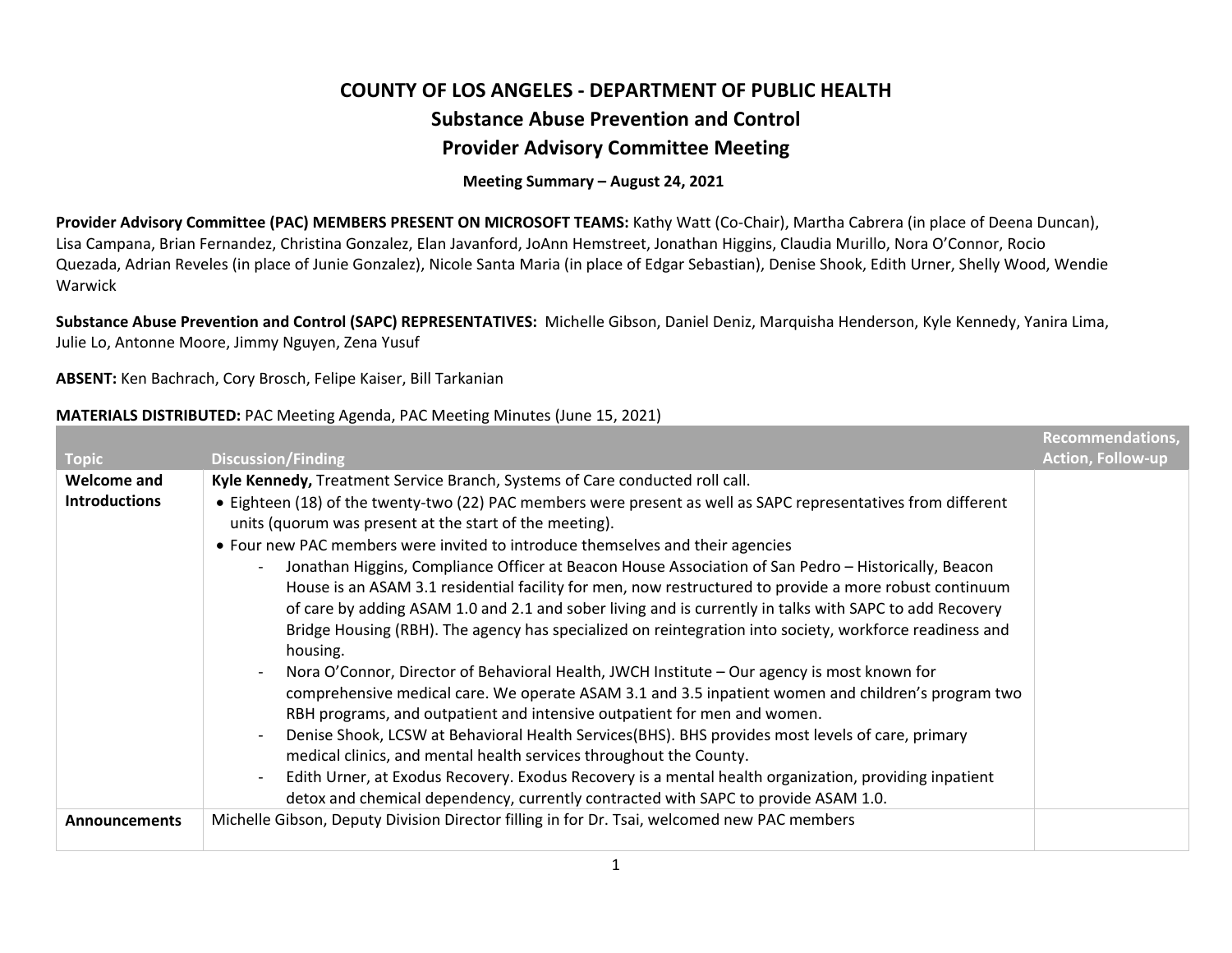|                        | SAPC emphasizes and encourages the PAC (and the wider SUD network) to participate in Alternatives to<br>$\bullet$<br>Incarceration (ATI) and Measure J initiatives happening at the County level. A link to the calendar of events is<br>included on the slide. At these meetings, the public can advocate for the SUD System of Care.<br>SAPC has several Measure J funded projects so far - SUD Treatment and Beds for Diversion Populations,<br>Harm Reduction Expansion, SUD workforce Initiative, and Recovery Bridge Housing.<br>SAPC has released several Information Notices (linked in the Powerpoint) relating to rates and payments and<br>$\bullet$<br>Covid-19 Response.<br>It was added that SAPC is having discussions with CAADPE and is considering the possibility of extending<br>cost-based repayment, more information to come on this topic.<br>Reminder of masking and vaccine mandates was provided; all staff at SUD sites are required to be vaccinated<br>by 9/30/21.<br>Peer Support Specialist Program - SAPC will be developing a Peer Specialists program. It will include 80-hour<br>training curriculum, that needs to be completed in advance of delivering services. SAPC will need to develop<br>new rates and a service portfolio. It is likely that this will be launched at the beginning of the next FY, but<br>want to start having conversations with providers and the PAC regarding what this might look like. |  |
|------------------------|------------------------------------------------------------------------------------------------------------------------------------------------------------------------------------------------------------------------------------------------------------------------------------------------------------------------------------------------------------------------------------------------------------------------------------------------------------------------------------------------------------------------------------------------------------------------------------------------------------------------------------------------------------------------------------------------------------------------------------------------------------------------------------------------------------------------------------------------------------------------------------------------------------------------------------------------------------------------------------------------------------------------------------------------------------------------------------------------------------------------------------------------------------------------------------------------------------------------------------------------------------------------------------------------------------------------------------------------------------------------------------------------------------------------------------------------------------|--|
| Co-Chair               | Kathy Watt welcomed new PAC members and thanked all applicants for their interest. For any non-PAC members on                                                                                                                                                                                                                                                                                                                                                                                                                                                                                                                                                                                                                                                                                                                                                                                                                                                                                                                                                                                                                                                                                                                                                                                                                                                                                                                                              |  |
| <b>Announcements</b>   | the call interested in mentorship or support to apply for the PAC, please reach out to Kathy and/or PAC members.                                                                                                                                                                                                                                                                                                                                                                                                                                                                                                                                                                                                                                                                                                                                                                                                                                                                                                                                                                                                                                                                                                                                                                                                                                                                                                                                           |  |
| <b>Approval of</b>     | Claudia motioned to approve the minutes as is, second by Lisa Campana.                                                                                                                                                                                                                                                                                                                                                                                                                                                                                                                                                                                                                                                                                                                                                                                                                                                                                                                                                                                                                                                                                                                                                                                                                                                                                                                                                                                     |  |
| <b>Meeting Minutes</b> | Yanira noted that the SAPC website is being updated to include all of the PAC minutes and agendas; link forthcoming.                                                                                                                                                                                                                                                                                                                                                                                                                                                                                                                                                                                                                                                                                                                                                                                                                                                                                                                                                                                                                                                                                                                                                                                                                                                                                                                                       |  |
| PAC 30-day             | Presentation by Kathy Watt, PAC Co-chair                                                                                                                                                                                                                                                                                                                                                                                                                                                                                                                                                                                                                                                                                                                                                                                                                                                                                                                                                                                                                                                                                                                                                                                                                                                                                                                                                                                                                   |  |
| Length of Stay         | PAC convened a workgroup to discuss the 30-day average length of stay in provider programs with<br>$\bullet$                                                                                                                                                                                                                                                                                                                                                                                                                                                                                                                                                                                                                                                                                                                                                                                                                                                                                                                                                                                                                                                                                                                                                                                                                                                                                                                                               |  |
| Workgroup              | participants from PAC, SAPC and CIBHS. A total of 6 meetings were held, with additional meetings between                                                                                                                                                                                                                                                                                                                                                                                                                                                                                                                                                                                                                                                                                                                                                                                                                                                                                                                                                                                                                                                                                                                                                                                                                                                                                                                                                   |  |
|                        | Kathy and CIBHS to construct the final documents.                                                                                                                                                                                                                                                                                                                                                                                                                                                                                                                                                                                                                                                                                                                                                                                                                                                                                                                                                                                                                                                                                                                                                                                                                                                                                                                                                                                                          |  |
|                        | Workgroup Aim: To identify the areas in the continuum of care that would be impacted and could be                                                                                                                                                                                                                                                                                                                                                                                                                                                                                                                                                                                                                                                                                                                                                                                                                                                                                                                                                                                                                                                                                                                                                                                                                                                                                                                                                          |  |
|                        | leveraged by the proposed Residential Length of Stay Average.                                                                                                                                                                                                                                                                                                                                                                                                                                                                                                                                                                                                                                                                                                                                                                                                                                                                                                                                                                                                                                                                                                                                                                                                                                                                                                                                                                                              |  |
|                        | Brainstorming process: Overall focus was on the change concepts among the provider, county and state                                                                                                                                                                                                                                                                                                                                                                                                                                                                                                                                                                                                                                                                                                                                                                                                                                                                                                                                                                                                                                                                                                                                                                                                                                                                                                                                                       |  |
|                        | The workgroup identified key concerns and barriers, examined specific areas of concern, and tried to<br>identify solutions, and indicated who would be involved in implementation of those solutions.                                                                                                                                                                                                                                                                                                                                                                                                                                                                                                                                                                                                                                                                                                                                                                                                                                                                                                                                                                                                                                                                                                                                                                                                                                                      |  |
|                        | One example of a key concern is data; providers do not have ready access to data. We know that data                                                                                                                                                                                                                                                                                                                                                                                                                                                                                                                                                                                                                                                                                                                                                                                                                                                                                                                                                                                                                                                                                                                                                                                                                                                                                                                                                        |  |
|                        | drives decisions, and as providers we need to be familiar and hands on with our data.                                                                                                                                                                                                                                                                                                                                                                                                                                                                                                                                                                                                                                                                                                                                                                                                                                                                                                                                                                                                                                                                                                                                                                                                                                                                                                                                                                      |  |
|                        | Impact: The workgroup was solution focused                                                                                                                                                                                                                                                                                                                                                                                                                                                                                                                                                                                                                                                                                                                                                                                                                                                                                                                                                                                                                                                                                                                                                                                                                                                                                                                                                                                                                 |  |
|                        | It is apparent that data sharing is not happening                                                                                                                                                                                                                                                                                                                                                                                                                                                                                                                                                                                                                                                                                                                                                                                                                                                                                                                                                                                                                                                                                                                                                                                                                                                                                                                                                                                                          |  |
|                        | The SUD field is worried about recidivism                                                                                                                                                                                                                                                                                                                                                                                                                                                                                                                                                                                                                                                                                                                                                                                                                                                                                                                                                                                                                                                                                                                                                                                                                                                                                                                                                                                                                  |  |
|                        | The system is currently siloed, and transformation will be necessary                                                                                                                                                                                                                                                                                                                                                                                                                                                                                                                                                                                                                                                                                                                                                                                                                                                                                                                                                                                                                                                                                                                                                                                                                                                                                                                                                                                       |  |
|                        | Next steps will be to finalize this document                                                                                                                                                                                                                                                                                                                                                                                                                                                                                                                                                                                                                                                                                                                                                                                                                                                                                                                                                                                                                                                                                                                                                                                                                                                                                                                                                                                                               |  |
|                        | Thank you to PAC members, SAPC and CIBHS<br>$\bullet$                                                                                                                                                                                                                                                                                                                                                                                                                                                                                                                                                                                                                                                                                                                                                                                                                                                                                                                                                                                                                                                                                                                                                                                                                                                                                                                                                                                                      |  |
|                        |                                                                                                                                                                                                                                                                                                                                                                                                                                                                                                                                                                                                                                                                                                                                                                                                                                                                                                                                                                                                                                                                                                                                                                                                                                                                                                                                                                                                                                                            |  |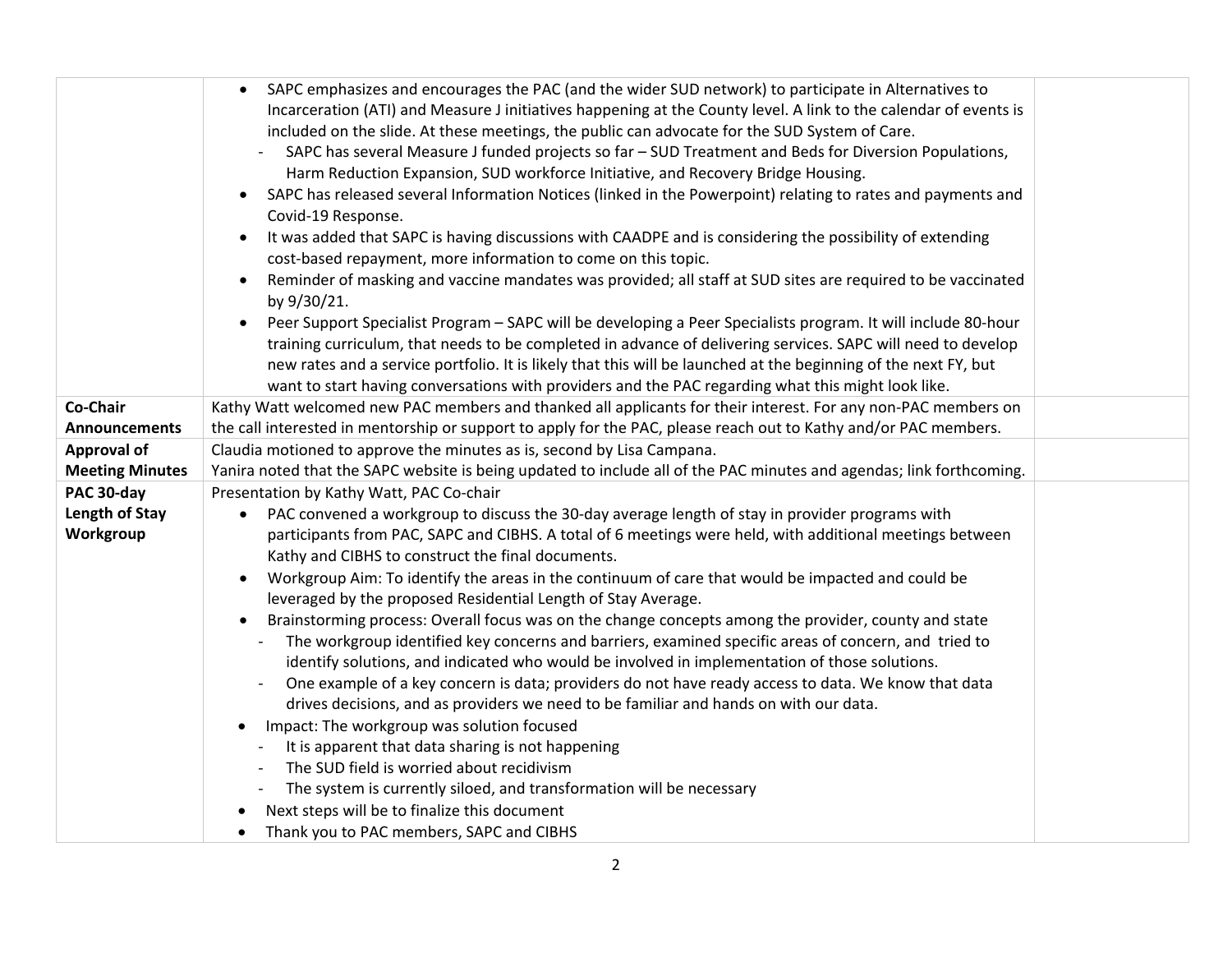| Introduction to         | Presentation by Michelle Gibson, Deputy Division Director                                                                                            |  |
|-------------------------|------------------------------------------------------------------------------------------------------------------------------------------------------|--|
| <b>Value Based Care</b> | Note: This material was also covered in the Provider Meeting                                                                                         |  |
|                         | Prior to 2017, SAPC was mostly a cost-based reimbursement model; not looking at the volume of patients<br>$\bullet$                                  |  |
|                         | served and not looking at patient outcomes. Under the DMC-ODS waiver, SAPC transitioned to cost                                                      |  |
|                         | reconciliation where volume mattered (i.e. beds needed to be full), but still weren't looking at outcomes of                                         |  |
|                         | care. But with Covid went back to cost-based reimbursement.                                                                                          |  |
|                         | County Reimbursement under Cal-AIM<br>$\bullet$                                                                                                      |  |
|                         | - SAPC is working with DHCS and other counties on shifting from a cost-based certified public expenditure                                            |  |
|                         | (CPE) to an intergovernmental transfer.                                                                                                              |  |
|                         | There will be a shift from the way cost reporting is done now, which is several years behind, to more real-                                          |  |
|                         | time claims.                                                                                                                                         |  |
|                         | SAPC is expecting to have more flexibility in how rates are determined; for example, using incentives.                                               |  |
|                         | This will be a complex process, requiring changes to contracts and Electronic Health Record (EHR) System.                                            |  |
|                         | Provider Reimbursement under Cal-Aim<br>$\bullet$                                                                                                    |  |
|                         | The broader trend in Medi-Cal financing is towards incentivizing patient care that improves patient                                                  |  |
|                         | outcomes (value-based care).                                                                                                                         |  |
|                         | • Evolution of SUD financing                                                                                                                         |  |
|                         | SAPC is currently at cost reconciliation where the focus is on the cost of delivering services - rates paid                                          |  |
|                         | through a provisional fee for service;                                                                                                               |  |
|                         | Next will be fee for service; focus is on the number of services delivered - fixed rates schedule based on                                           |  |
|                         | CPT codes;                                                                                                                                           |  |
|                         | Finally, value-based care; focus on efficiently delivering services to achieve outcomes; focus on holistic                                           |  |
|                         | and patient centered care, and looks not just at costs and expenditures, but how well people are doing in                                            |  |
|                         | services.                                                                                                                                            |  |
|                         | Role of the SUD Provider in Value-Based Care<br>$\bullet$                                                                                            |  |
|                         | As organizations and as a system, we'll want to ensure we're meeting our quality metrics while                                                       |  |
|                         | maintaining fiscal viability and will need to be innovative and flexible to meet care coordination needs.                                            |  |
|                         | Case management is critical to ensure patient needs are met.                                                                                         |  |
|                         | Emphasis on evidence-based practices, using IT and data to track and report patient outcomes.                                                        |  |
|                         | We will need to have conversations about potential programmatic modifications (i.e. workflow changes),                                               |  |
|                         | and what can SAPC do to support providers in this role.<br>SAPC's role in Value-Based Care                                                           |  |
|                         |                                                                                                                                                      |  |
|                         | Taking a look at shared risk, whether it's net savings or net loss;<br>Moving towards population-based payment with defined outcomes and parameters; |  |
|                         | A pay for performance model - looks at incentive payments for providers.                                                                             |  |
|                         | • Insights on Value-Based Care                                                                                                                       |  |
|                         |                                                                                                                                                      |  |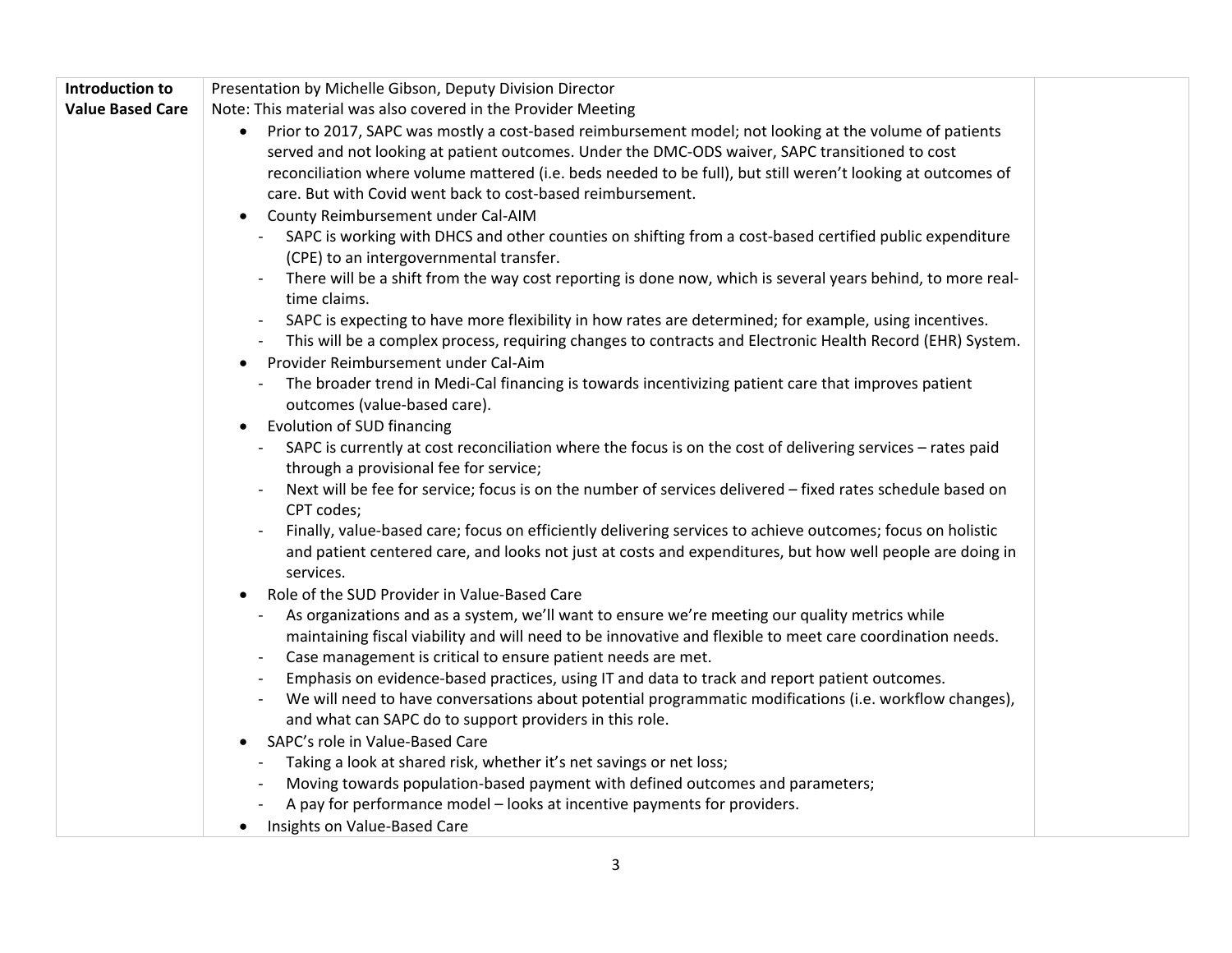|                  | Can facilitate financial sustainability for providers, plans and government entities;                                   |  |
|------------------|-------------------------------------------------------------------------------------------------------------------------|--|
|                  | Rewards providers with risk-based incentive payments.                                                                   |  |
|                  | Next Steps<br>$\bullet$                                                                                                 |  |
|                  | SAPC plans to engage the treatment network and welcomes suggestions on interim steps, and how to                        |  |
|                  | engage the PAC, whether it is this forum or another subcommittee.                                                       |  |
|                  | SAPC waiting for additional information from DHCS.                                                                      |  |
|                  | For now, SAPC wants to expose providers to possible changes and move forward collaboratively                            |  |
|                  | Michelle facilitated Q&A:                                                                                               |  |
|                  | Will the meeting recording be posted to be able to review the Value-Based care presentation?<br>$\bullet$               |  |
|                  | The Value-Based care presentation is available via the All Provider Meeting link on the SAPC website.                   |  |
|                  | SAPC HODA unit has mentioned to providers that in LA County, from an outcomes perspective, over 50% of                  |  |
|                  | clients are receiving an administrative discharge; agencies indicated that it is helpful for them to understand         |  |
|                  | how "success" is defined. As agencies have different definitions, it is helpful to get on the same page now.            |  |
|                  | It's a paradigm shift for a lot of clinicians to think about what improvement through treatment looks like.             |  |
|                  | Other agencies shared that they are starting to have conversations about benchmarks and what kind of                    |  |
|                  | data we should be collecting. We know it takes time to collect and have access to relevant data. Agencies               |  |
|                  | would appreciate additional trainings on how to use KPI. It will be important for us to start collecting our            |  |
|                  | data now. Agencies are creating their own internal benchmarks, such as what constitutes a satisfactory or               |  |
|                  |                                                                                                                         |  |
|                  | unsatisfactory discharge.                                                                                               |  |
|                  | Yanira indicated that Dr. Kim is meeting with each treatment provider to have these conversations.                      |  |
|                  | The question was asked what is the timeline for fee for service (FFS) and then value based care? 2022, and<br>$\bullet$ |  |
|                  | then 2023? Indicating it would be helpful for providers to move into a FFS model to have some ownership                 |  |
|                  | and start to create programs for value-based care                                                                       |  |
|                  | Michelle shared that the timeline is still to be determined, pending additional information from DHCS.                  |  |
|                  | Areas of focus for July 2023 are largely related to the shift from certified public expenditure to                      |  |
|                  | intergovernmental transfers, relating to the cost settlement pieces. Shifting to an FFS model will be a                 |  |
|                  | better interim step than shifting to a straight value-based model. Having these discussions regarding                   |  |
|                  | drivers of good care and outcomes and thinking about what it takes to create a service delivery entity that             |  |
|                  | is able to grow and make investments.                                                                                   |  |
|                  | Removing the focus on clinical documentation to allow funds to be spent in an innovative way is important;              |  |
|                  | currently there are a lot of administrative regulations from contracting side.                                          |  |
|                  | Michelle shared that we will need to have a lot of dialogue between SAPC policies, County policies and                  |  |
|                  | DHCS policies as we develop a patient forward system of care.                                                           |  |
| <b>CLAS/CCCH</b> | Presentation by Antonne Moore                                                                                           |  |
|                  | Committee on Cultural Competence and Humility - Updates and Next Steps                                                  |  |